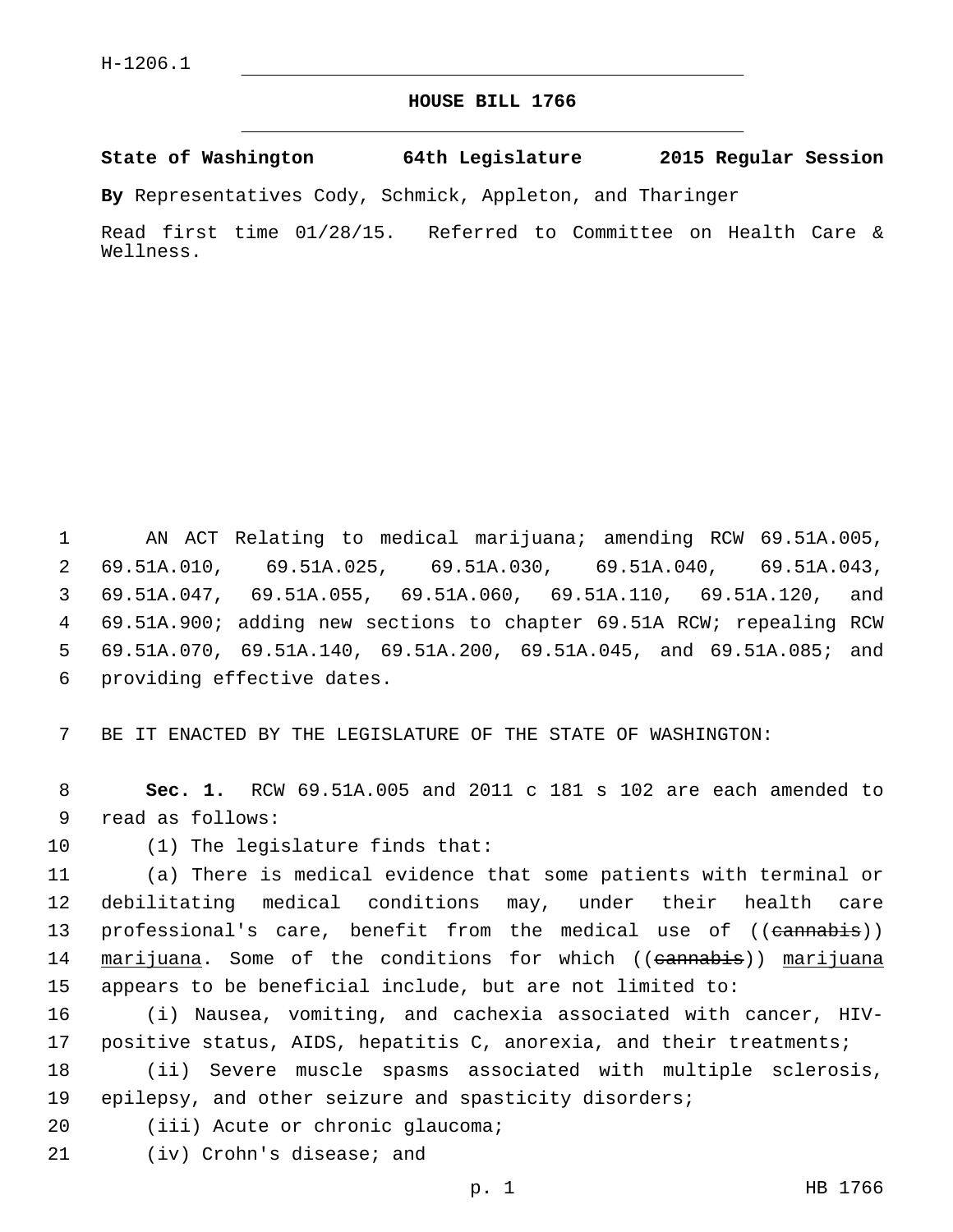- 
- (v) Some forms of intractable pain.1

 (b) Humanitarian compassion necessitates that the decision to use ((cannabis)) marijuana by patients with terminal or debilitating medical conditions is a personal, individual decision, based upon their health care professional's professional medical judgment and discretion.6

(2) Therefore, the legislature intends that:7

 (a) Qualifying patients with terminal or debilitating medical conditions who, in the judgment of their health care professionals, 10 may benefit from the medical use of ((cannabis)) marijuana, shall not be arrested, prosecuted, or subject to other criminal sanctions or civil consequences under state law based solely on their medical use 13 of ((eannabis)) marijuana, notwithstanding any other provision of 14 law;

 (b) Persons who act as designated providers to such patients shall also not be arrested, prosecuted, or subject to other criminal sanctions or civil consequences under state law, notwithstanding any other provision of law, based solely on their assisting with the 19 medical use of ((cannabis)) marijuana; and

 (c) Health care professionals shall also not be arrested, prosecuted, or subject to other criminal sanctions or civil consequences under state law for the proper authorization of medical 23 use of ((cannabis)) marijuana by qualifying patients for whom, in the health care professional's professional judgment, the medical use of 25 ((cannabis)) marijuana may prove beneficial.

 (3) Nothing in this chapter establishes the medical necessity or 27 medical appropriateness of ((eannabis)) marijuana for treating terminal or debilitating medical conditions as defined in RCW 69.51A.010.29

 (4) Nothing in this chapter diminishes the authority of correctional agencies and departments, including local governments or jails, to establish a procedure for determining when the use of 33 ((cannabis)) marijuana would impact community safety or the effective supervision of those on active supervision for a criminal conviction, nor does it create the right to any accommodation of any medical use 36 of ((cannabis)) marijuana in any correctional facility or jail.

 **Sec. 2.** RCW 69.51A.010 and 2010 c 284 s 2 are each amended to read as follows:38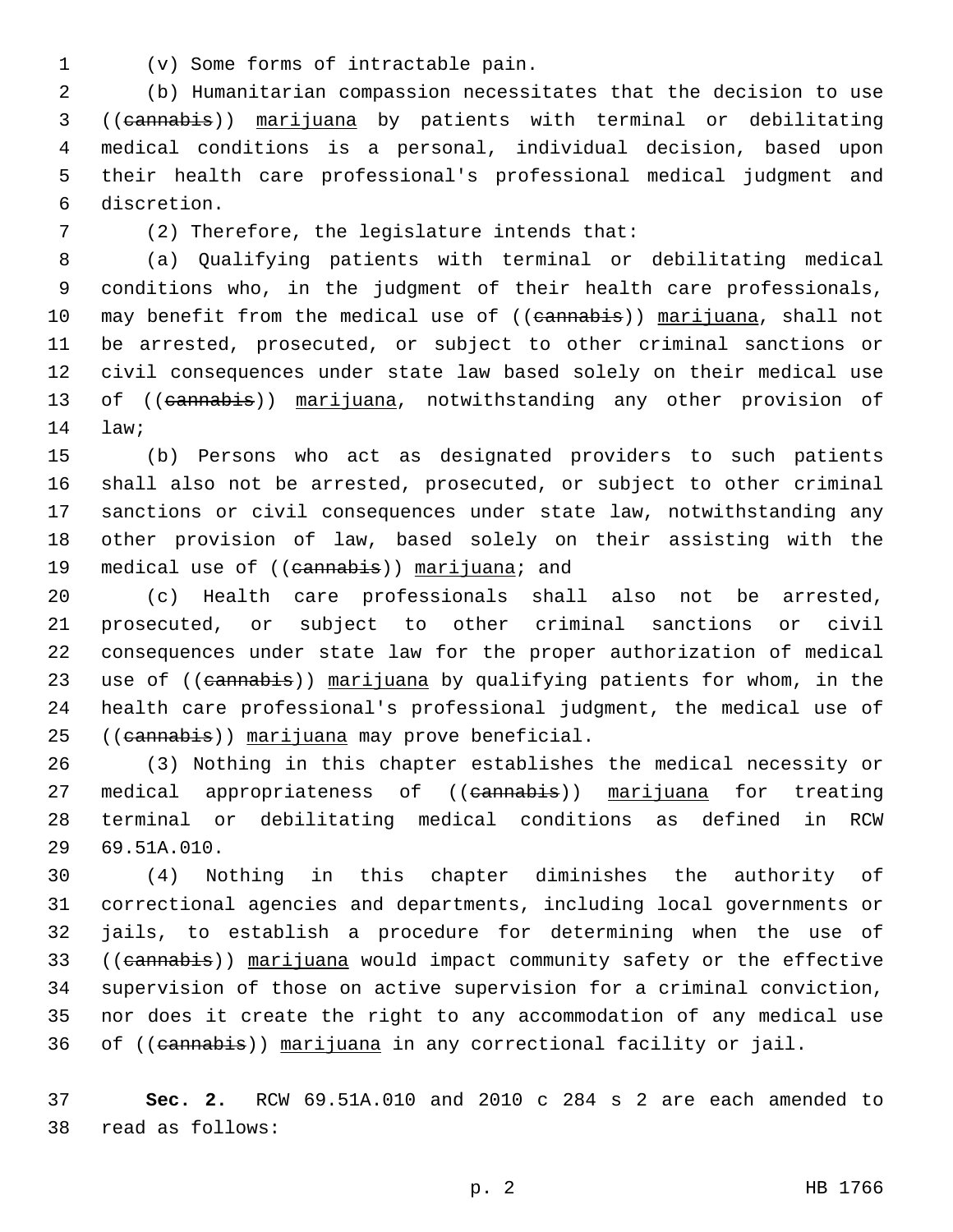The definitions in this section apply throughout this chapter 2 unless the context clearly requires otherwise.

(1) "Department" means the department of health.

(2) "Designated provider" means a person who:4

5 (a) Is eighteen years of age or older;

 (b) Has been designated in writing by a patient to serve as a 7 designated provider under this chapter;

 (c) Is prohibited from consuming marijuana obtained for the personal, medical use of the patient for whom the individual is 10 acting as designated provider; and

 (d) Is the designated provider to only one patient at any one 12 time.

 $((+2))$   $(3)$  "Health care professional," for purposes of this chapter only, means a physician licensed under chapter 18.71 RCW, a physician assistant licensed under chapter 18.71A RCW, an osteopathic physician licensed under chapter 18.57 RCW, an osteopathic physicians' assistant licensed under chapter 18.57A RCW, a naturopath licensed under chapter 18.36A RCW, or an advanced registered nurse 19 practitioner licensed under chapter 18.79 RCW.

 $((+3)^{n})$   $(4)$  "Marijuana" has the same meaning as in RCW 69.50.101.

 (5) "Marijuana-infused products" has the same meaning as in RCW 69.50.101.

 (6) "Medical use of marijuana" means the production, possession, 24 or administration of marijuana, as defined in RCW 69.50.101( $(\frac{q}{q})$ ), for the exclusive benefit of a qualifying patient in the treatment of 26 his or her terminal or debilitating ( $(i\text{+}1\text{ness})$ ) medical condition.

27  $((+4))$   $(7)$  "Qualifying patient" means a person who:

(a) Is a patient of a health care professional;

 (b) Has been diagnosed by that health care professional as having 30 a terminal or debilitating medical condition;

 (c) Is a resident of the state of Washington at the time of such 32 diagnosis;

 (d) Has been advised by that health care professional about the risks and benefits of the medical use of marijuana; and

 (e) Has been advised by that health care professional that they 36 may benefit from the medical use of marijuana.

 ( $(\overline{+5})$ ) (8) "Tamper-resistant paper" means paper that meets one or more of the following industry-recognized features:

 (a) One or more features designed to prevent copying of the 40 paper;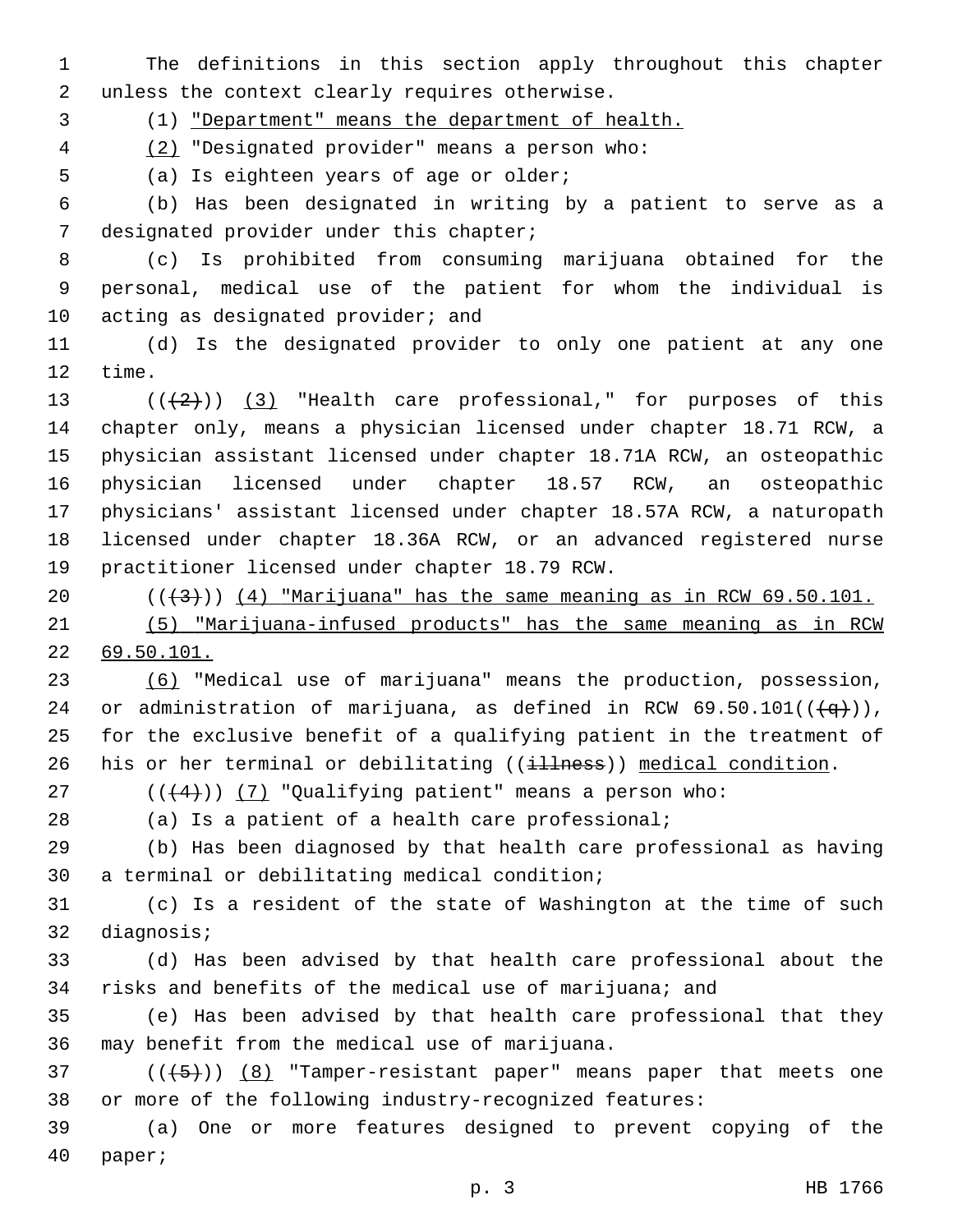(b) One or more features designed to prevent the erasure or 2 modification of information on the paper; or

 (c) One or more features designed to prevent the use of counterfeit valid documentation.4

 (( $(6)$ )) (9) "Terminal or debilitating medical condition" means a condition severe enough to significantly interfere with the patient's activities of daily living and ability to function, which can be objectively assessed and evaluated and limited to the following:

 (a) Cancer, human immunodeficiency virus (HIV), multiple sclerosis, epilepsy or other seizure disorder, or spasticity 11 disorders;  $((\theta \cdot \mathbf{r}))$ 

 (b) Intractable pain, limited for the purpose of this chapter to mean pain unrelieved by standard medical treatments and medications; (( $\Theta$  $\mathbf{r}$ ))

 (c) Glaucoma, either acute or chronic, limited for the purpose of this chapter to mean increased intraocular pressure unrelieved by 17 standard treatments and medications;  $((\theta \cdot \mathbf{r}))$ 

 (d) Crohn's disease with debilitating symptoms unrelieved by 19 standard treatments or medications;  $((\theta \cdot \hat{r}))$ 

 (e) Hepatitis C with debilitating nausea or intractable pain 21 unrelieved by standard treatments or medications;  $((\theta \cdot \hat{r}))$ 

 (f) Diseases, including anorexia, which result in nausea, vomiting, wasting, appetite loss, cramping, seizures, muscle spasms, or spasticity, when these symptoms are unrelieved by standard 25 treatments or medications( $(i - or$ 

26 (g) Any other medical condition duly approved by the Washington state medical quality assurance commission in consultation with the board of osteopathic medicine and surgery as directed in this 29 ehapter)).

30  $((+7+))$  (10) "Useable marijuana" has the same meaning as in RCW 69.50.101.

32 (11) "Valid documentation" means:

 (a) A statement signed and dated by a qualifying patient's health care professional written on tamper-resistant paper, which states that, in the health care professional's professional opinion, the patient may benefit from the medical use of marijuana; and

 (b) Proof of identity such as a Washington state driver's license 38 or identicard, as defined in RCW 46.20.035.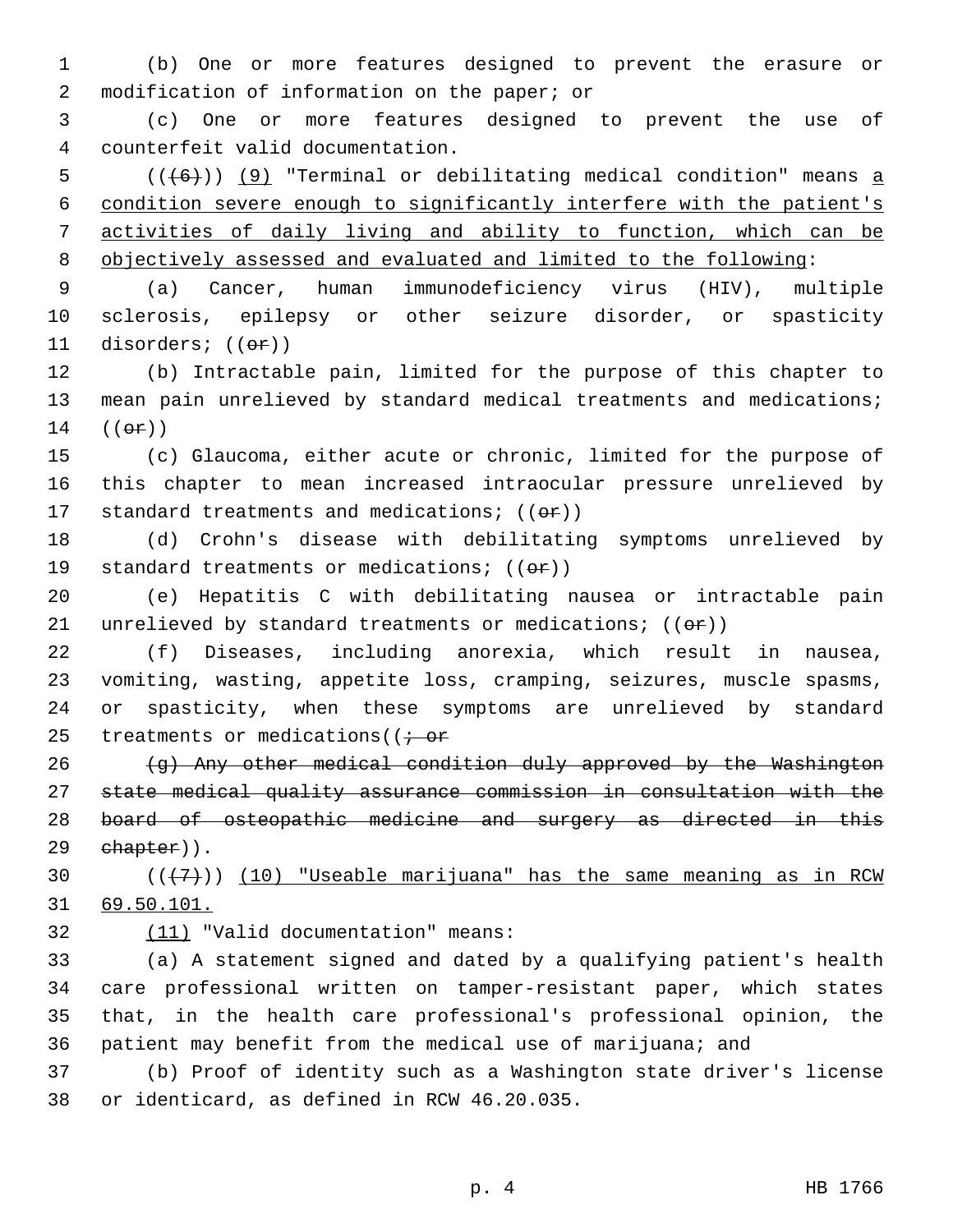**Sec. 3.** RCW 69.51A.025 and 2011 c 181 s 413 are each amended to 2 read as follows:

 Nothing in this chapter or in the rules adopted to implement it precludes a qualifying patient or designated provider from engaging in the private, unlicensed, noncommercial production, possession, 6 transportation, delivery, or administration of ((cannabis)) marijuana for medical use as authorized under RCW 69.51A.040.

 **Sec. 4.** RCW 69.51A.030 and 2011 c 181 s 301 are each amended to 9 read as follows:

 (1) The following acts do not constitute crimes under state law or unprofessional conduct under chapter 18.130 RCW, and a health care professional may not be arrested, searched, prosecuted, disciplined, or subject to other criminal sanctions or civil consequences or liability under state law, or have real or personal property searched, seized, or forfeited pursuant to state law, notwithstanding any other provision of law as long as the health care professional 17 complies with subsection (2) of this section:

 (a) Advising a patient about the risks and benefits of medical 19 use of ((cannabis)) marijuana or that the patient may benefit from 20 the medical use of  $((\text{camabis}))$  marijuana; or

21 (b) Providing a patient meeting the ((criteria established under 22 RCW 69.51A.010(26))) definition of a qualifying patient with valid documentation, based upon the health care professional's assessment of the patient's medical history and current medical condition, where such use is within a professional standard of care or in the individual health care professional's medical judgment.

 (2)(a)(i) A health care professional may only provide a patient 28 with valid documentation authorizing the medical use of ((eannabis or register the patient with the registry established in section 901 of this act)) marijuana if he or she has a newly initiated or existing documented relationship with the patient, as a primary care provider or a specialist, relating to the diagnosis and ongoing treatment or monitoring of the patient's terminal or debilitating medical 34 condition, and only after:

35  $((+i+))$   $(A)$  Completing  $((a))$  an in-person physical examination of the patient as appropriate, based on the patient's condition and age; ( $(\frac{4+i}{})$ ) (B) Documenting the terminal or debilitating medical

condition of the patient in the patient's medical record and that the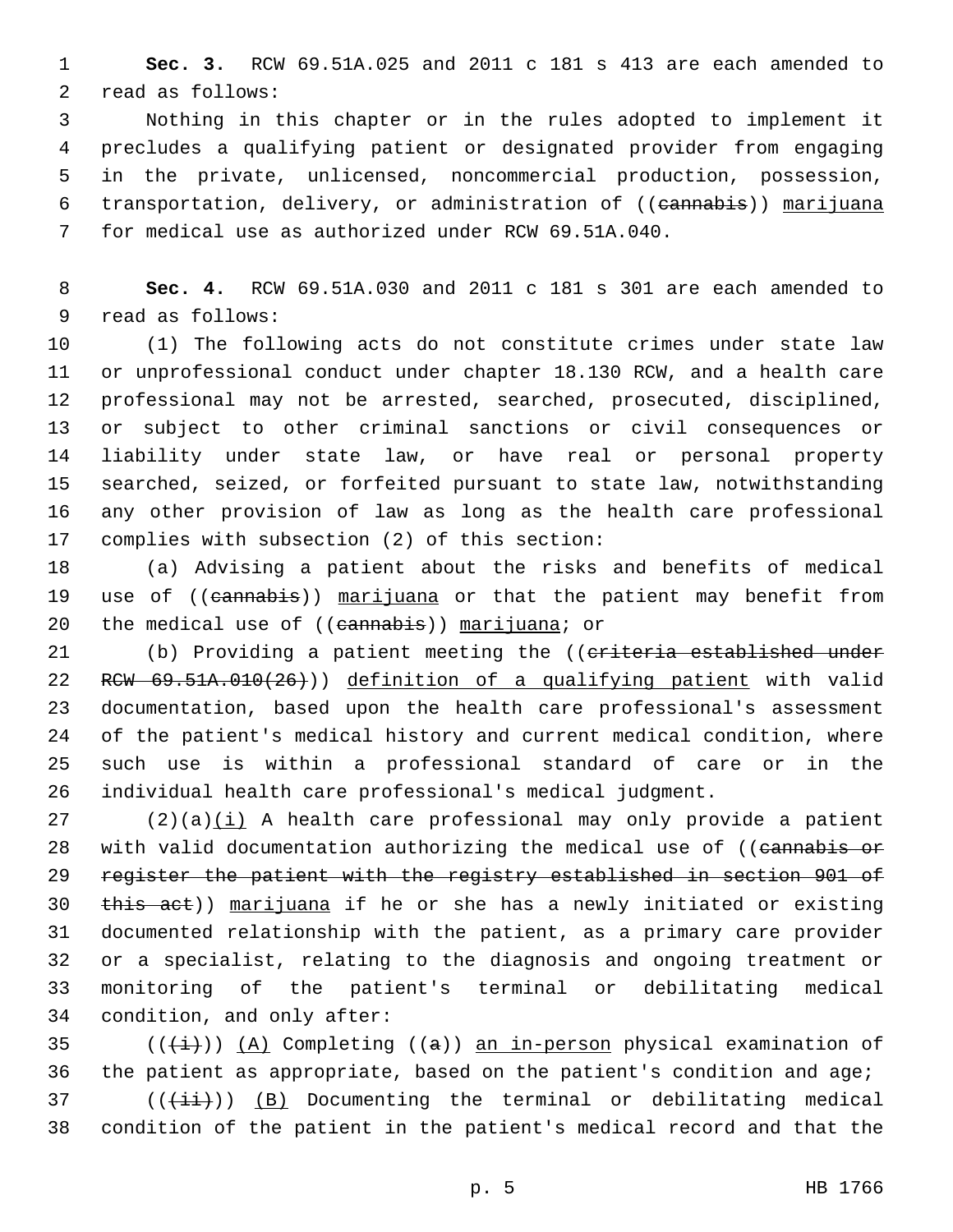patient may benefit from treatment of this condition or its symptoms 2 with medical use of ((cannabis)) marijuana;

3 (( $(i\text{iii})$ ) (C) Informing the patient of other options for treating the terminal or debilitating medical condition; and

 (( $\overleftrightarrow{iv}$ )) (D) Documenting other measures attempted to treat the terminal or debilitating medical condition that do not involve the 7 medical use of ((cannabis)) marijuana.

 (ii) If a patient is less than eighteen years of age, in addition to the requirement of (a) of this subsection, the health care professional must:

 (A) Reexamine the patient annually or as frequently as medically indicated and consult with his or her parent or guardian; and

 (B) Consult, as medically indicated, with other health care 14 providers who are providing treatment to the patient prior to providing the patient with valid documentation authorizing the medical use of marijuana or a renewal of valid documentation 17 authorizing the medical use of marijuana.

18 (b) A health care professional shall not:

 (i) Accept, solicit, or offer any form of pecuniary remuneration from or to a licensed dispenser, licensed producer, or licensed 21 processor of ((cannabis)) marijuana products;

 (ii) Offer a discount or any other thing of value to a qualifying patient who is a customer of, or agrees to be a customer of, a particular licensed dispenser, licensed producer, or licensed 25 processor of ((cannabis)) marijuana products;

 (iii) Examine or offer to examine a patient for purposes of diagnosing a terminal or debilitating medical condition at a location 28 where ((cannabis)) marijuana is produced, processed, or dispensed;

 (iv) Have a business or practice which consists solely of 30 authorizing the medical use of ((cannabis)) marijuana;

 (v) Include any statement or reference, visual or otherwise, on 32 the medical use of ((eannabis)) marijuana in any advertisement for 33 his or her business or practice; or

 (vi) Hold an economic interest in an enterprise that produces, 35 processes, or dispenses ((cannabis)) marijuana if the health care 36 professional authorizes the medical use of ((cannabis)) marijuana.

(3) A health care professional:

 (a) Shall identify the expiration date of the valid documentation issued pursuant to subsection (2)(a) of this section. The expiration date may not be more than one year from the date that the valid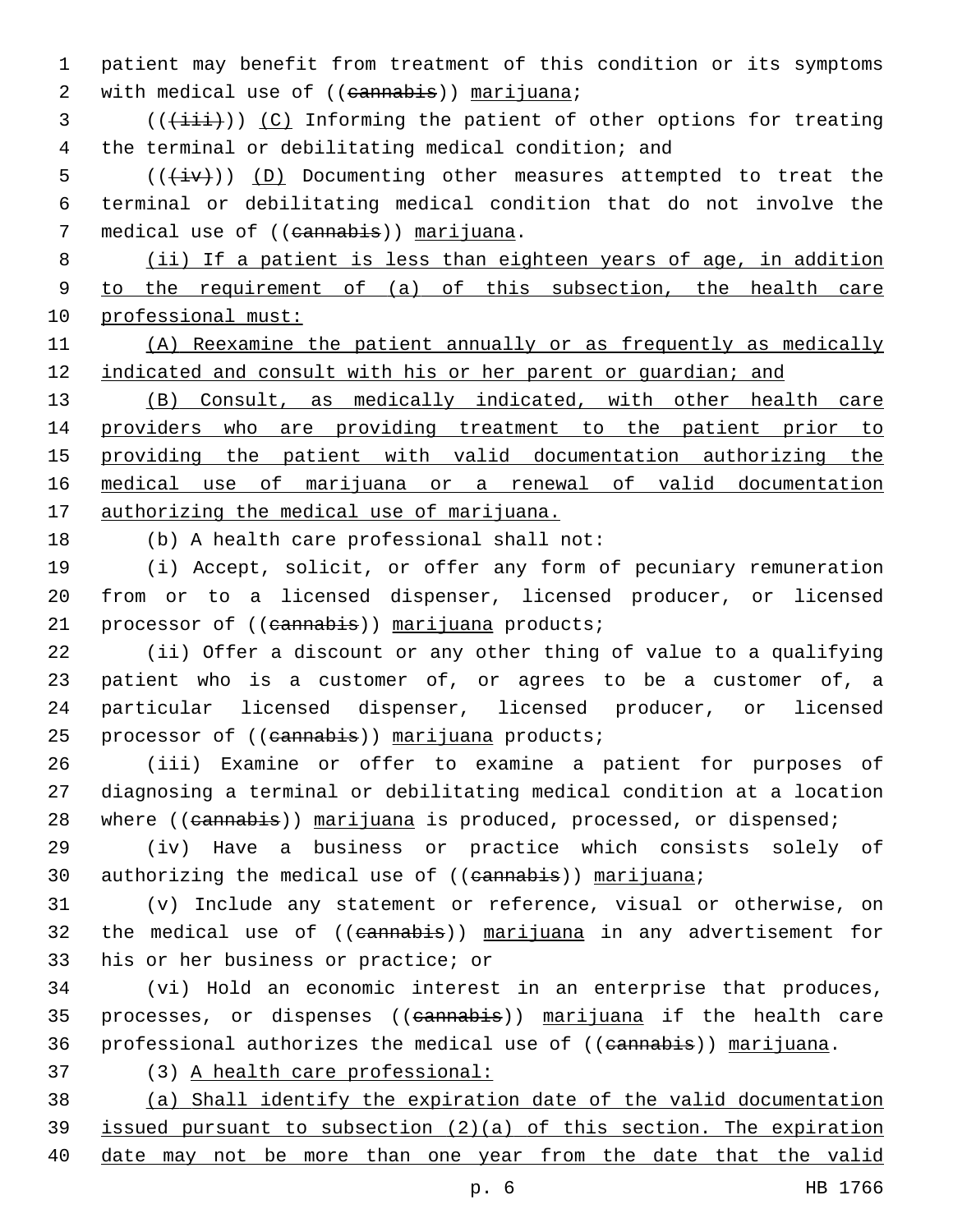documentation was issued. Any renewal of the valid documentation must meet the procedures established under subsection (2)(a) of this 3 section and be performed immediately prior to the issuance of the 4 renewed valid documentation; and

 (b) May identify the amount of marijuana that is likely needed by the qualifying patient for his or her medical needs. If no recommendations are included when the health care professional issues the valid documentation, the qualifying patient may possess a combination of the following: Three ounces of useable marijuana, forty-eight ounces of marijuana-infused product in solid form, two hundred sixteen ounces of marijuana-infused product in liquid form. 12 The qualifying patient may also grow, in his or her domicile, up to 13 six plants for the personal medical use of the qualifying patient.

 (4) A violation of any provision of subsection (2) of this section constitutes unprofessional conduct under chapter 18.130 RCW.

 NEW SECTION. **Sec. 5.** A new section is added to chapter 69.51A 17 RCW to read as follows:

 (1) After May 1, 2016, a qualifying patient may receive a qualifying patient recognition card from the department if the 20 qualifying patient:

(a) Submits to the department an application signed by:

 $(1)(A)$  The qualifying patient; or

 (B) If the qualifying patient is less than eighteen years of age, 24 a parent or guardian of the qualifying patient; and

 (ii) The qualifying patient's health care professional who has 26 signed the patient's valid documentation; and

 (b) Submits a copy of his or her valid documentation to the 28 department.

 (2) After May 1, 2016, a designated provider may receive a designated provider recognition card from the department if the 31 designated provider:

 (a) Submits to the department an application signed by the designated provider and the qualifying patient that has made the 34 designation; and

 (b) Submits a copy of the qualifying patient recognition card for the qualifying patient that has made the designation or, if the qualifying patient recognition card has not been processed by the department, a copy of the qualifying patient's application for a 39 qualifying patient recognition card.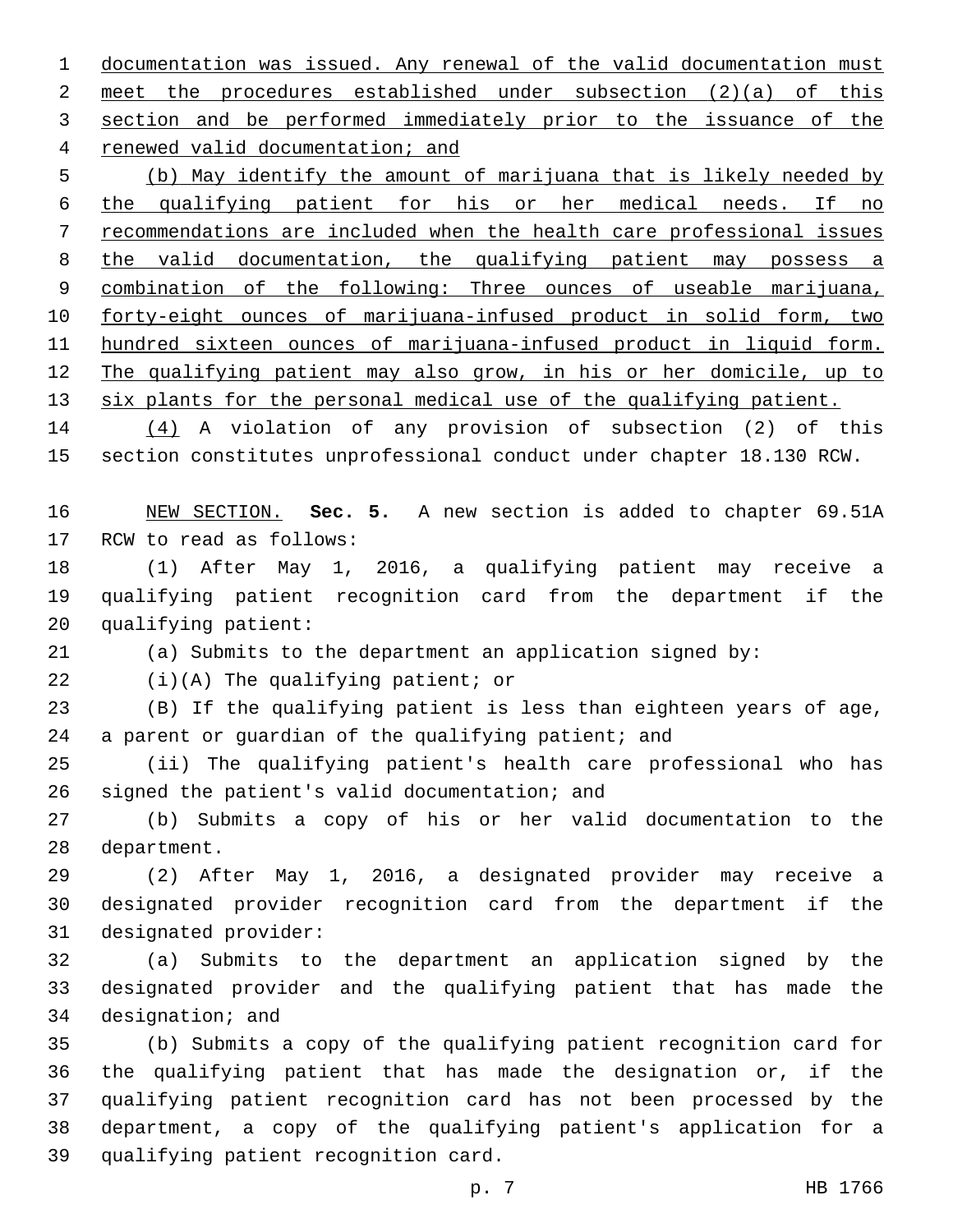(3) At a minimum, a qualifying patient recognition card and a designated provider recognition card must contain the following 3 information on its face:

(a) The individual's name;4

5 (b) The individual's birth date;

(c) The expiration date;6

 (d) The amount of marijuana authorized for the patient as determined by the patient's valid documentation, according to RCW 69.51A.030(3)(b); and9

 (e) In the case of a designated provider recognition card, the name of the qualifying patient who the designated provider 12 represents.

 (4) Qualifying patient recognition cards and designated provider recognition cards expire on the date identified by the health care professional on the valid documentation, which may not exceed one year from the date that the valid documentation was authorized.

 (5) Qualifying patient recognition cards and designated provider 18 recognition cards are not transferable.

 NEW SECTION. **Sec. 6.** A new section is added to chapter 69.51A 20 RCW to read as follows:

 (1) The department shall establish and maintain a system for safeguarding the records of qualifying patients that have applied for a qualifying patient recognition card under section 5 of this act and designated providers that have applied for a designated provider recognition card under section 5 of this act as secure and 26 confidential.

 (2) Information maintained by the department under this section shall be confidential and not subject to disclosure, except:

 (a) To a peace officer at any time for purposes of verifying that a person is lawfully in possession of a qualifying patient recognition card or a designated provider recognition card;

 (b) To appropriate local, state, and federal law enforcement or prosecutorial officials who are engaged in a bona fide specific 34 investigation involving a designated person;

 (c) To a health care professional licensing, certification, or 36 regulatory agency or entity;

 (d) In an aggregated form that does not allow for the identification of any individual holder of a qualifying patient recognition card or designated provider recognition card;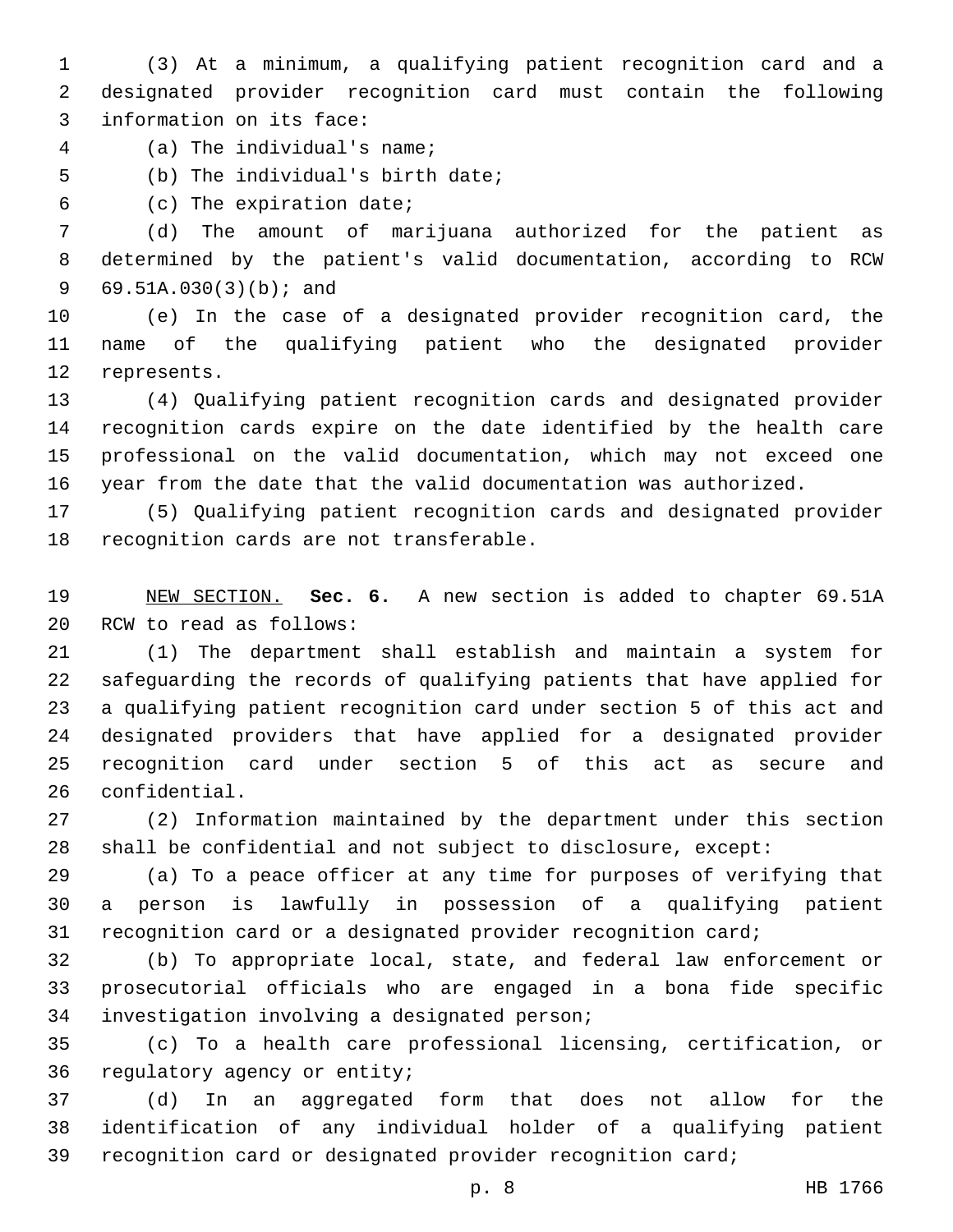1 (e) To persons authorized to prescribe or dispense controlled 2 substances, for the purpose of providing medical or pharmaceutical 3 care for their patients; or

4 (f) To employees of the department of revenue to the extent 5 necessary to determine applicable exemptions from state and local 6 taxes.

7 **Sec. 7.** RCW 69.51A.040 and 2011 c 181 s 401 are each amended to 8 read as follows:

9 The medical use of ((cannabis)) marijuana in accordance with the terms and conditions of this chapter does not constitute a crime and a qualifying patient or designated provider in compliance with the terms and conditions of this chapter may not be arrested, prosecuted, or subject to other criminal sanctions or civil consequences, for possession, manufacture, or delivery of, or for possession with 15 intent to manufacture or deliver, ((eannabis)) marijuana under state law, or have real or personal property seized or forfeited for possession, manufacture, or delivery of, or for possession with 18 intent to manufacture or deliver, ((cannabis)) marijuana under state law, and investigating peace officers and law enforcement agencies 20 may not be held civilly liable for failure to seize ((cannabis)) 21 marijuana in this circumstance, if:

22 (1)(a) The qualifying patient or designated provider possesses no 23 more than ((fifteen cannabis plants and:

 $24$   $(i)$  No more than twenty-four ounces of useable cannabis;

25 (ii) No more cannabis product than what could reasonably be 26 produced with no more than twenty-four ounces of useable cannabis; or

27 (iii) A combination of useable cannabis and cannabis product that 28 does not exceed a combined total representing possession and 29 processing of no more than twenty-four ounces of useable cannabis)) 30 the amount identified on the qualifying patient's or designated 31 provider's recognition card issued under section 5 of this act.

32 (b) If a person is both a qualifying patient and a designated 33 provider for another qualifying patient, the person may possess no 34 more than  $((\text{twice}))$  the sum of the amounts described in (a) of this 35 subsection, whether the plants, useable ((cannabis)) marijuana, and 36 ((cannabis)) marijuana product are possessed individually or in 37 combination between the qualifying patient and his or her designated 38 provider;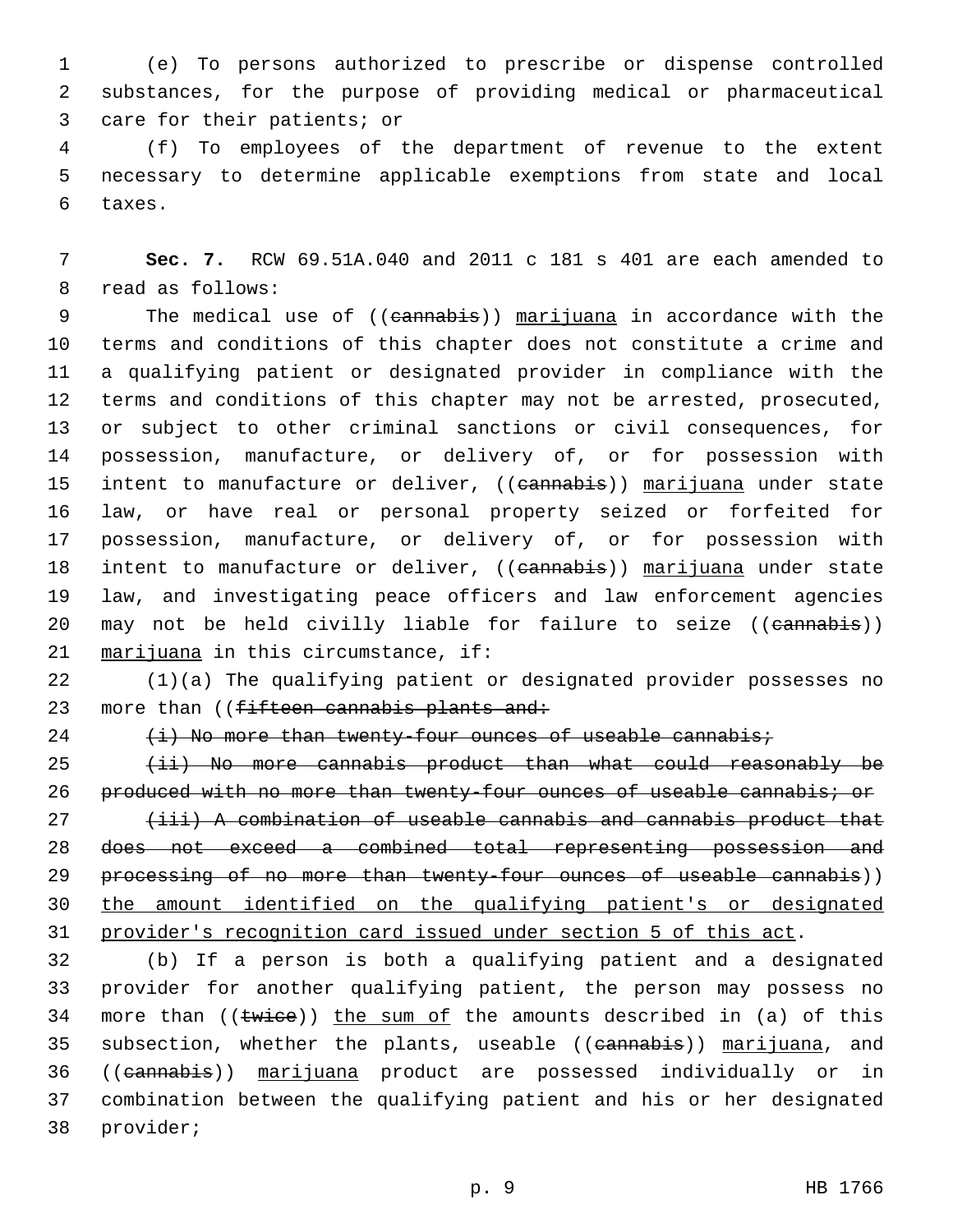1 (2) The qualifying patient or designated provider presents his or 2 her ((proof of registration with the department of health)) 3 recognition card issued under section 5 of this act, to any peace 4 officer who questions the patient or provider regarding his or her 5 medical use of ((cannabis)) marijuana;

6 (3) The qualifying patient or designated provider keeps a copy of 7 his or her ((proof of registration with the registry established in 8 section 901)) recognition card issued under section 5 of this act and 9 the qualifying patient or designated provider's contact information 10 posted prominently next to any ((cannabis)) marijuana plants, 11 ((cannabis)) marijuana products, or useable ((cannabis)) marijuana 12 located at his or her residence;

13 (4) The investigating peace officer does not possess evidence 14 that:

15 (a) The designated provider has converted ((cannabis)) marijuana 16 produced or obtained for the qualifying patient for his or her own 17 personal use or benefit; or

18 (b) The qualifying patient has converted ((cannabis)) marijuana 19 produced or obtained for his or her own medical use to the qualifying 20 patient's personal, nonmedical use or benefit; and

21 (5) The investigating peace officer does not possess evidence 22 that the designated provider has served as a designated provider to 23 more than one qualifying patient within a fifteen-day period( $\overline{t}$  and

24 (6) The investigating peace officer has not observed evidence of 25 any of the circumstances identified in section 901(4) of this act)).

26 **Sec. 8.** RCW 69.51A.043 and 2011 c 181 s 402 are each amended to 27 read as follows:

28 (1) A qualifying patient or designated provider who  $((\frac{1}{1}S))$  does 29 not ((registered with the registry established in section 901)) hold 30 a recognition card issued under section 5 of this act may raise the 31 affirmative defense set forth in subsection (2) of this section, if:

32 (a) The qualifying patient or designated provider presents his or 33 her valid documentation to any peace officer who questions the 34 patient or provider regarding his or her medical use of ((cannabis)) 35 marijuana;

36 (b) The qualifying patient or designated provider possesses no 37 more ((cannabis than the limits set forth in RCW  $69.51A.040(1)$ )) 38 marijuana than three ounces of useable marijuana, forty-eight ounces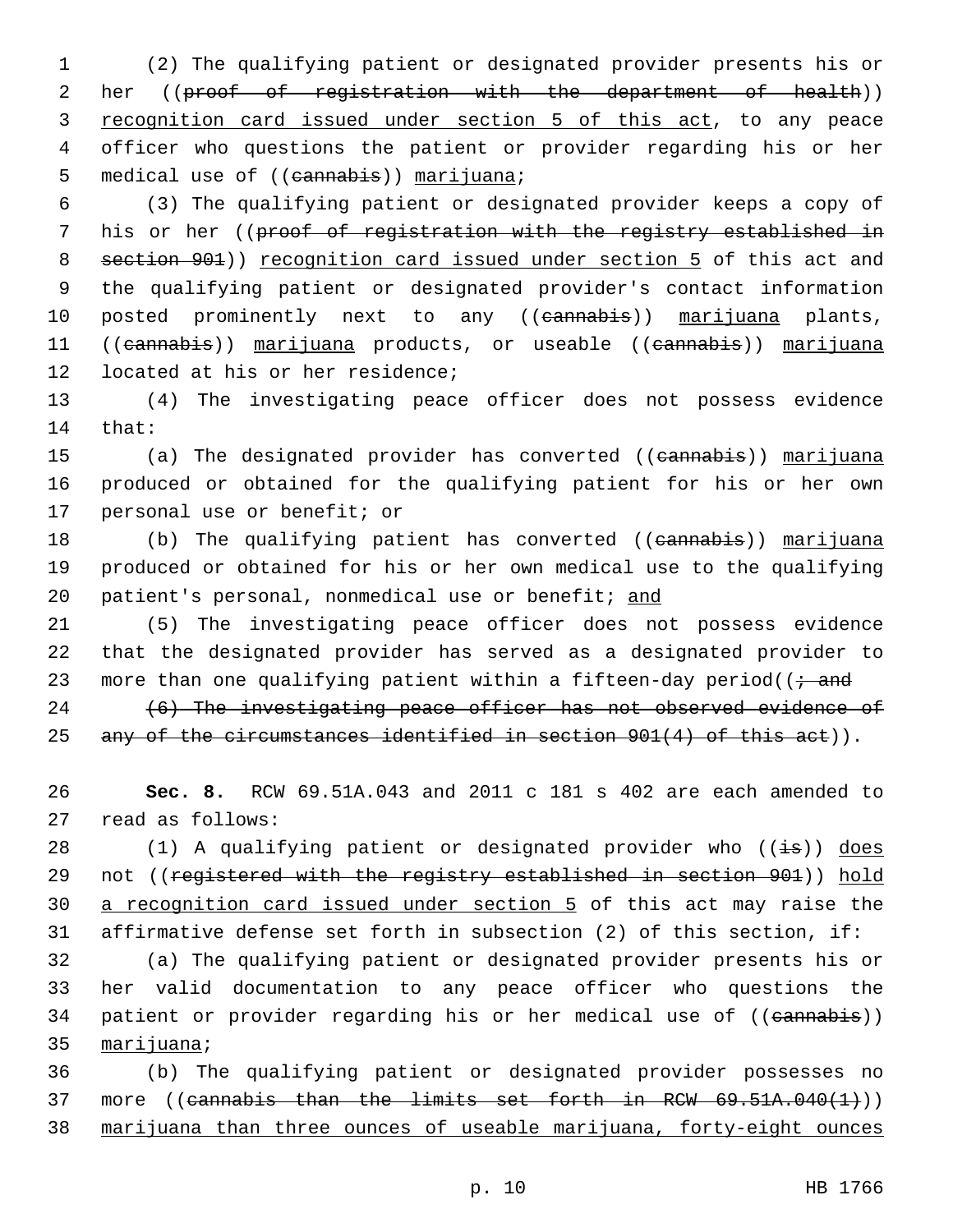1 of marijuana-infused product in a solid form, two hundred sixteen

2 ounces of marijuana-infused product in liquid form, or six plants;

3 (c) The qualifying patient or designated provider is in 4 compliance with all other terms and conditions of this chapter;

 (d) The investigating peace officer does not have probable cause to believe that the qualifying patient or designated provider has committed a felony, or is committing a misdemeanor in the officer's 8 presence, that does not relate to the medical use of ((cannabis)) marijuana; and

10 (e) No outstanding warrant for arrest exists for the qualifying 11 patient or designated provider( $(i \cdot$  and

12 (f) The investigating peace officer has not observed evidence of 13 any of the circumstances identified in section 901(4) of this act)).

14 (2) A qualifying patient or designated provider who  $((\frac{1}{15}))$  does 15 not ((registered with the registry established in section 901)) hold 16 a recognition card issued under section 5 of this act, but who 17 presents his or her valid documentation to any peace officer who 18 questions the patient or provider regarding his or her medical use of 19 ((cannabis)) marijuana, may assert an affirmative defense to charges 20 of violations of state law relating to ((cannabis)) marijuana through 21 proof at trial, by a preponderance of the evidence, that he or she 22 otherwise meets the requirements of RCW 69.51A.040. A qualifying 23 patient or designated provider meeting the conditions of this 24 subsection but possessing more ((cannabis)) marijuana than the limits 25 set forth in ((RCW 69.51A.040(1))) subsection (1)(b) of this section 26 may, in the investigating peace officer's discretion, be taken into 27 custody and booked into jail in connection with the investigation of 28 the incident.

29 **Sec. 9.** RCW 69.51A.047 and 2011 c 181 s 406 are each amended to 30 read as follows:

31 A qualifying patient or designated provider who ((is not registered with the registry established in section 901 of this act  $e$ 2)) does not present his or her recognition card issued under 34 section 5 of this act or valid documentation to a peace officer who questions the patient or provider regarding his or her medical use of ((cannabis)) marijuana but is in compliance with all other terms and conditions of this chapter may establish an affirmative defense to 38 charges of violations of state law relating to ((cannabis)) marijuana through proof at trial, by a preponderance of the evidence, that he

p. 11 HB 1766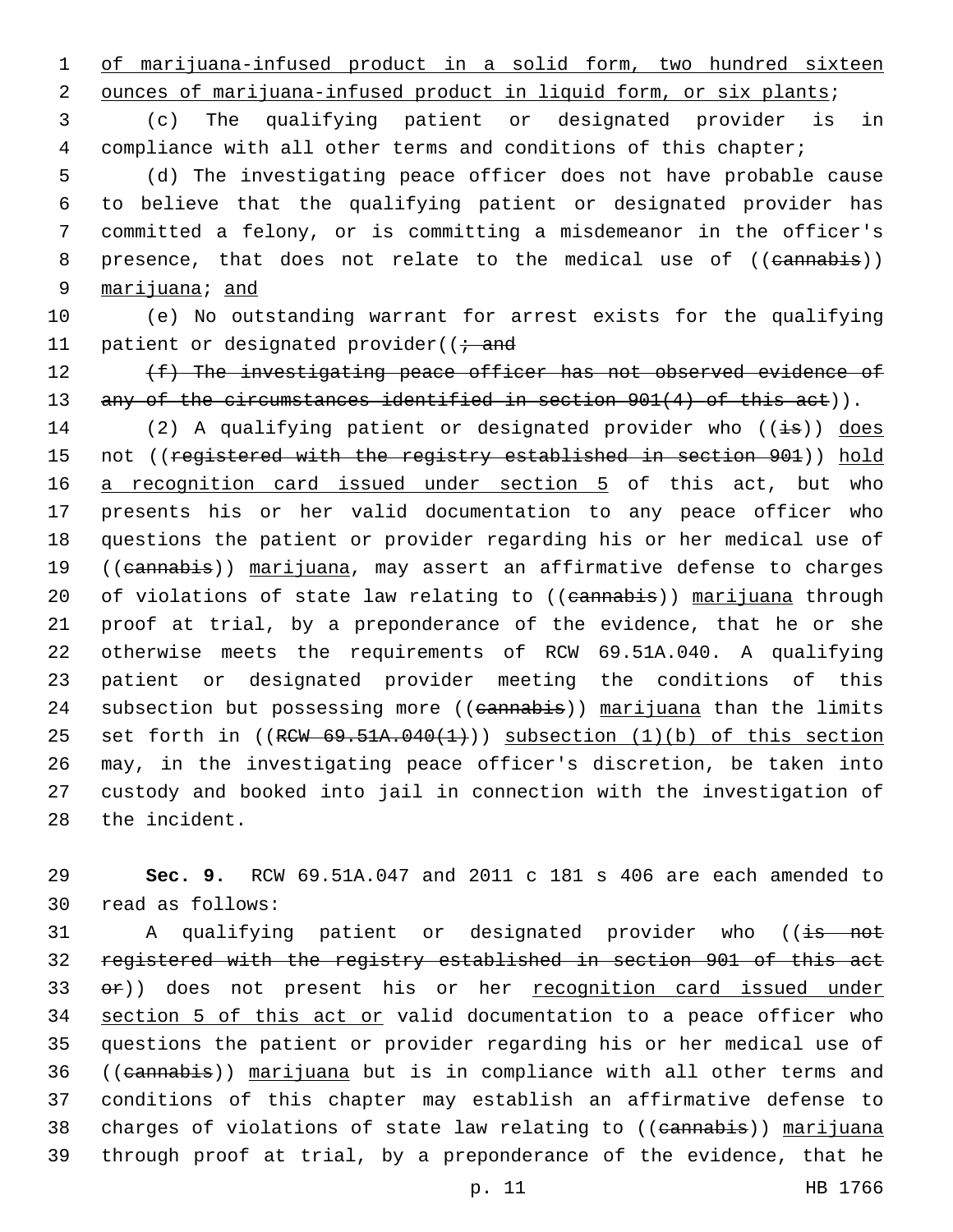or she was a validly authorized qualifying patient or designated 2 provider at the time of the officer's questioning. ((A qualifying patient or designated provider who establishes an affirmative defense under the terms of this section may also establish an affirmative defense under RCW 69.51A.045.))

 **Sec. 10.** RCW 69.51A.055 and 2011 c 181 s 1105 are each amended 7 to read as follows:

 (1)(a) The arrest and prosecution protections established in RCW 69.51A.040 may not be asserted in a supervision revocation or violation hearing by a person who is supervised by a corrections agency or department, including local governments or jails, that has determined that the terms of this section are inconsistent with and 13 contrary to his or her supervision.

14 (b) The affirmative defenses established in RCW 69.51A.043( $(\tau$ **69.51A.045,**)) and 69.51A.047((, and section 407 of this act)) may not be asserted in a supervision revocation or violation hearing by a person who is supervised by a corrections agency or department, including local governments or jails, that has determined that the terms of this section are inconsistent with and contrary to his or 20 her supervision.

 (2) The provisions of RCW 69.51A.040, 69.51A.085, and 69.51A.025 do not apply to a person who is supervised for a criminal conviction by a corrections agency or department, including local governments or jails, that has determined that the terms of this chapter are inconsistent with and contrary to his or her supervision.

26 (((43) A person may not be licensed as a licensed producer, licensed processor of cannabis products, or a licensed dispenser under section 601, 602, or 701 of this act if he or she is supervised for a criminal conviction by a corrections agency or department, including local governments or jails, that has determined that licensure is inconsistent with and contrary to his or her 32 supervision.))

 **Sec. 11.** RCW 69.51A.060 and 2011 c 181 s 501 are each amended to 34 read as follows:

 (1) It shall be a class 3 civil infraction to use or display marijuana for medical ((cannabis)) use in a manner or place which is 37 open to the view of the general public.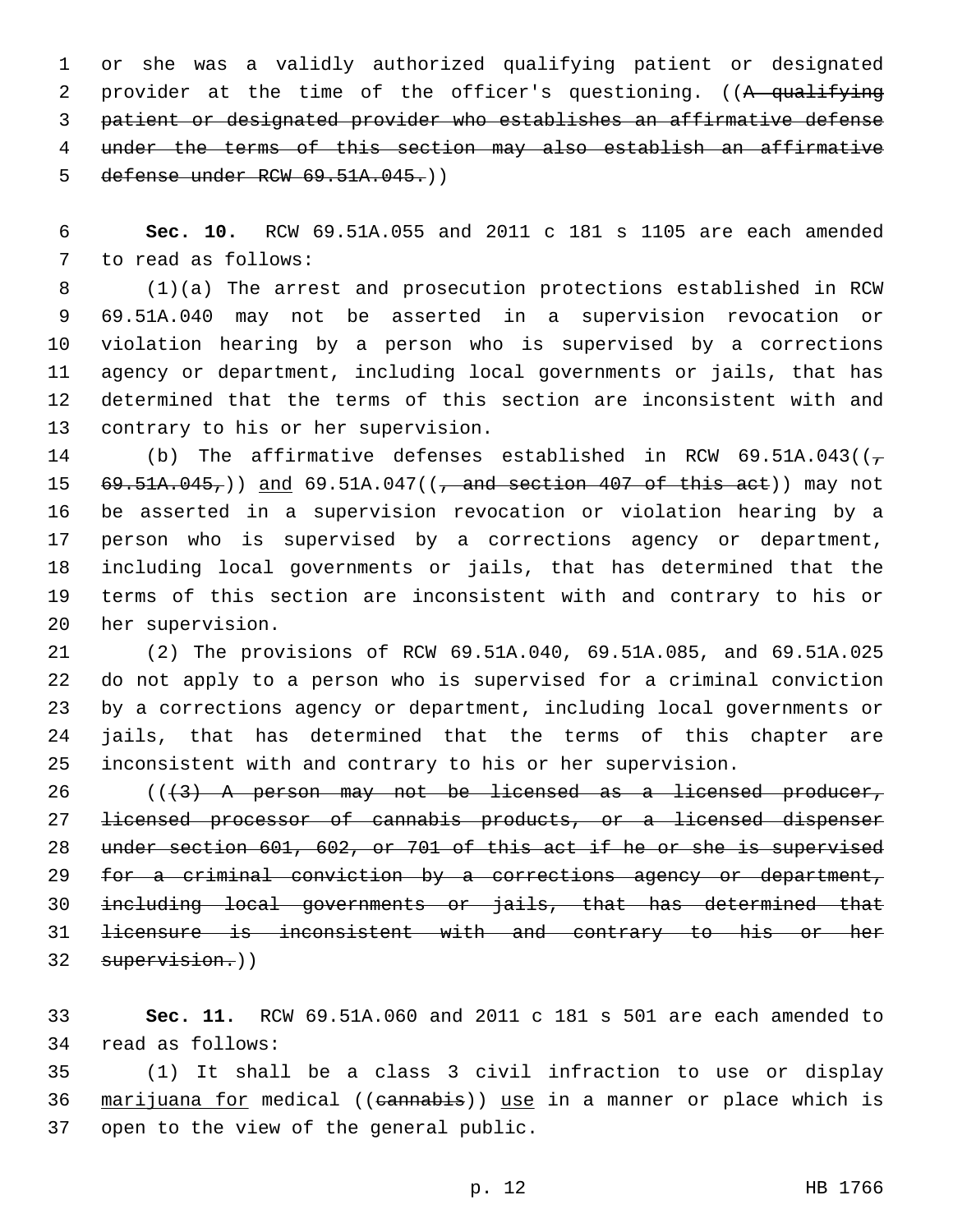(2) Nothing in this chapter establishes a right of care as a covered benefit or requires any state purchased health care as defined in RCW 41.05.011 or other health carrier or health plan as defined in Title 48 RCW to be liable for any claim for reimbursement 5 for the medical use of ((cannabis)) marijuana. Such entities may enact coverage or noncoverage criteria or related policies for payment or nonpayment of marijuana for medical ((cannabis)) use in 8 their sole discretion.

 (3) Nothing in this chapter requires any health care professional 10 to authorize the medical use of ((eannabis)) marijuana for a patient.

 (4) Nothing in this chapter requires any accommodation of any on-12 site medical use of ((eannabis)) marijuana in any place of employment, in any school bus or on any school grounds, in any youth 14 center, in any correctional facility, or smoking ((cannabis)) 15 marijuana in any public place or hotel or motel.

 (5) Nothing in this chapter authorizes the use of medical 17 ((cannabis)) marijuana by any person who is subject to the Washington 18 code of military justice in chapter 38.38 RCW.

 (6) Employers may establish drug-free work policies. Nothing in this chapter requires an accommodation for the medical use of 21 ((cannabis)) marijuana if an employer has a drug-free work place.

 (7) It is a class C felony to fraudulently produce any record purporting to be, or tamper with the content of any record for the purpose of having it accepted as, valid documentation under RCW 25 69.51A.010( $(\frac{32}{a})$ ), or to backdate such documentation to a time 26 earlier than its actual date of execution.

 (8) No person shall be entitled to claim the protection from arrest and prosecution under RCW 69.51A.040 or the affirmative defense under RCW 69.51A.043 for engaging in the medical use of ((cannabis)) marijuana in a way that endangers the health or well- being of any person through the use of a motorized vehicle on a street, road, or highway, including violations of RCW 46.61.502 or 33 46.61.504, or equivalent local ordinances.

 NEW SECTION. **Sec. 12.** A new section is added to chapter 69.51A 35 RCW to read as follows:

 If a qualifying patient is less than eighteen years of age, a parent or guardian of the qualifying patient must:

 (1) Be named as his or her designated provider and hold a designated provider recognition card to that effect; and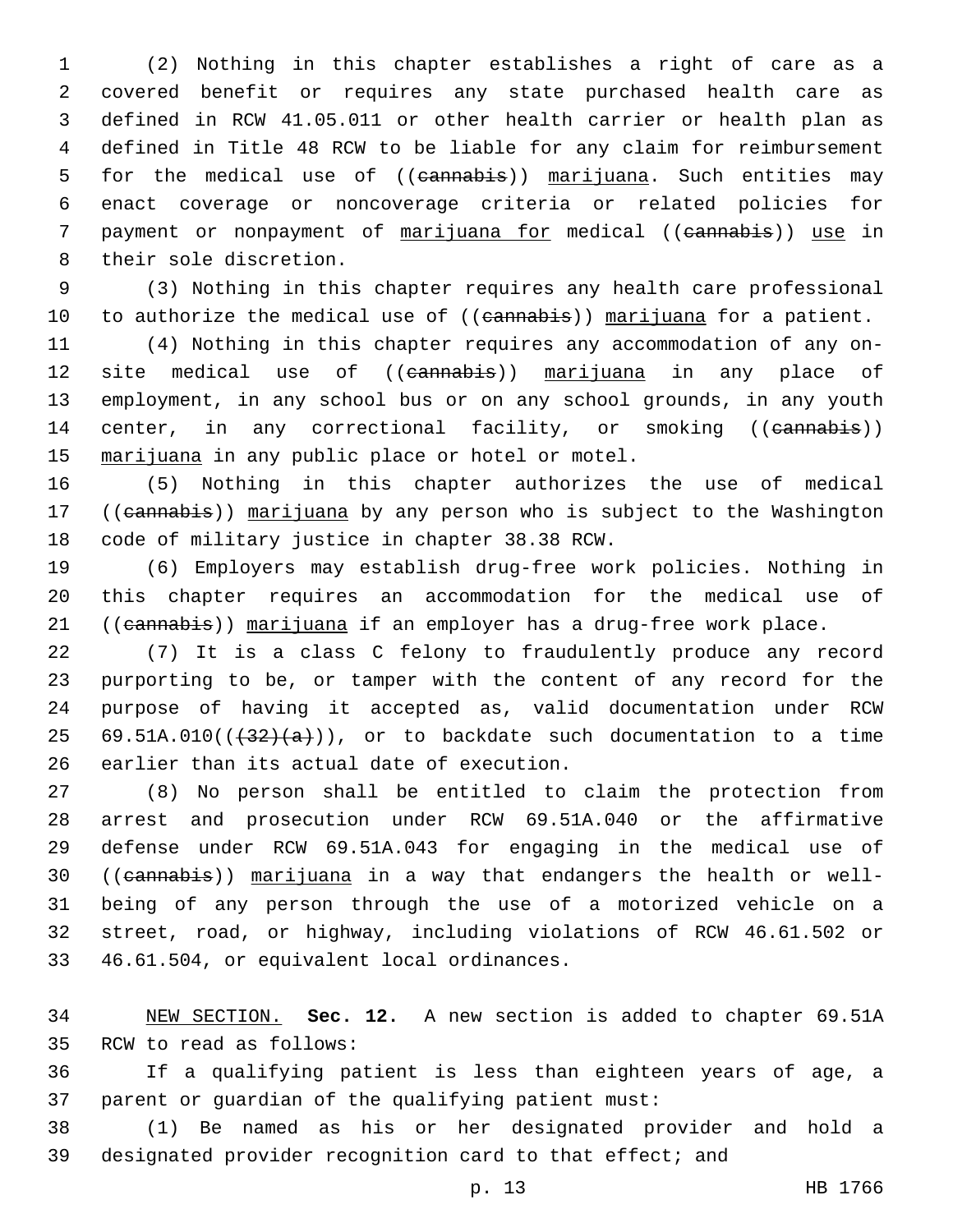(2) Have sole control over the qualifying patient's marijuana, except that the qualifying patient may possess an amount of marijuana 3 that is necessary to fulfill his or her next dose.

 **Sec. 13.** RCW 69.51A.110 and 2011 c 181 s 408 are each amended to 5 read as follows:

 A qualifying patient's medical use of ((cannabis)) marijuana as authorized by a health care professional may not be a sole disqualifying factor in determining the patient's suitability for an organ transplant, unless it is shown that this use poses a significant risk of rejection or organ failure. This section does not preclude a health care professional from requiring that a patient 12 abstain from the medical use of ((eannabis)) marijuana, for a period of time determined by the health care professional, while waiting for a transplant organ or before the patient undergoes an organ 15 transplant.

 **Sec. 14.** RCW 69.51A.120 and 2011 c 181 s 409 are each amended to 17 read as follows:

 A qualifying patient or designated provider may not have his or her parental rights or residential time with a child restricted 20 solely due to his or her medical use of ((eannabis)) marijuana in compliance with the terms of this chapter absent written findings supported by evidence that such use has resulted in a long-term impairment that interferes with the performance of parenting 24 functions as defined under RCW 26.09.004.

 NEW SECTION. **Sec. 15.** A new section is added to chapter 69.51A 26 RCW to read as follows:

 (1) The department shall convene a work group of representatives of the medical quality assurance commission, board of osteopathic medicine and surgery, the nursing care quality assurance committee, the board of naturopathy, and an association representing physicians to develop practice guidelines for health care professionals to consider when authorizing the medical use of marijuana for patients. 33 The practice guidelines shall address:

 (a) Assessing a patient to determine if he or she has a 35 debilitating condition or intractable pain;

 (b) Conducting an adequate examination of a patient for the need 37 for marijuana for medical use;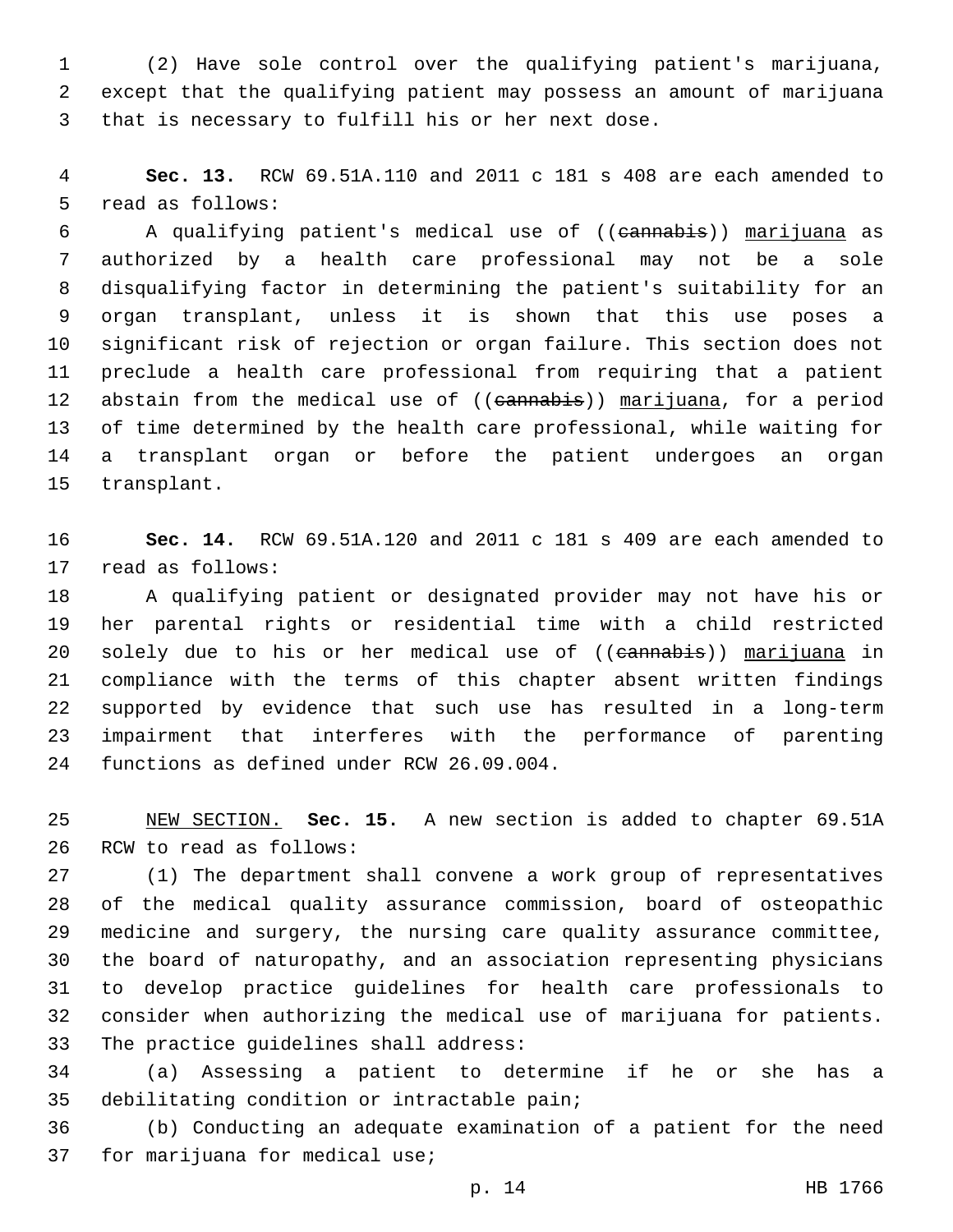(c) Dosing criteria related to the medical use of marijuana;

 (d) Developing a treatment plan for patients who may benefit from 3 the medical use of marijuana;

 (e) Communicating with a patient about the medical use of marijuana and other options for treating his or her terminal or debilitating medical condition;6

 (f) Maintaining records for patients who have been authorized to 8 use marijuana for medical purposes; and

 (g) Other issues identified by the work group as necessary to provide appropriate care to patients who have been authorized to use 11 marijuana for medical purposes.

 (2) The department shall make the practice guidelines broadly 13 available to health care professionals.

 NEW SECTION. **Sec. 16.** A new section is added to chapter 69.51A 15 RCW to read as follows:

 All valid documentation issued prior to the effective date of 17 this section expires May 1, 2016.

 **Sec. 17.** RCW 69.51A.900 and 2011 c 181 s 1106 are each amended 19 to read as follows:

 This chapter may be known and cited as the Washington state 21 medical use of ((cannabis)) marijuana act.

 NEW SECTION. **Sec. 18.** The following acts or parts of acts are 23 each repealed:

 (1) RCW 69.51A.070 (Addition of medical conditions) and 2007 c 371 s 7 & 1999 c 2 s 9;25

 (2) RCW 69.51A.140 (Counties, cities, towns—Authority to adopt and enforce requirements) and 2011 c 181 s 1102; and

(3) RCW 69.51A.200 (Evaluation) and 2011 c 181 s 1001.

 NEW SECTION. **Sec. 19.** The following acts or parts of acts are each repealed, effective May 1, 2016:

 (1) RCW 69.51A.045 (Possession of cannabis exceeding lawful amount—Affirmative defense) and 2011 c 181 s 405; and

(2) RCW 69.51A.085 (Collective gardens) and 2011 c 181 s 403.